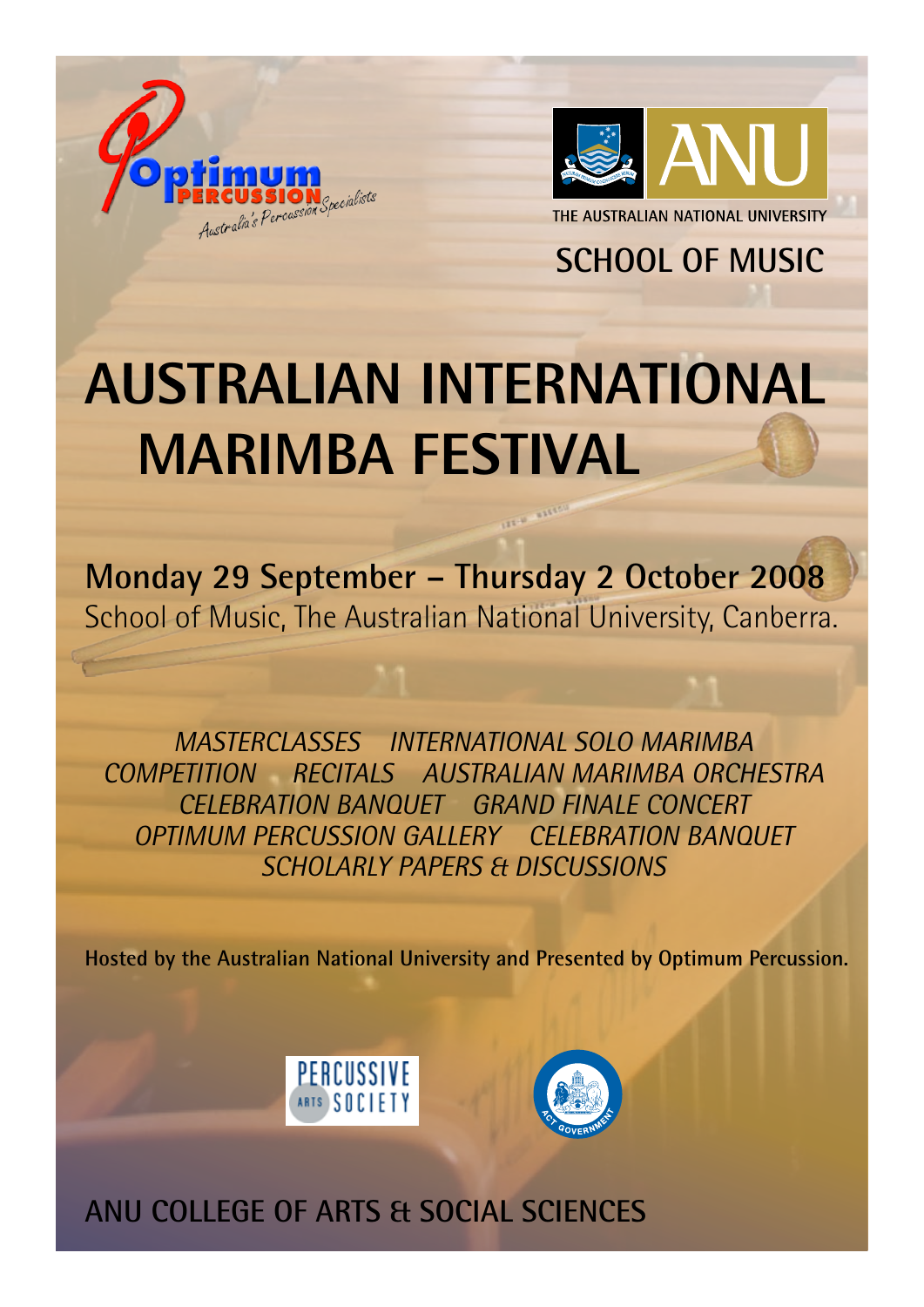## **WELCOME**

It is with great pleasure that I am able to welcome you to the Australian International Marimba Festival, 2008. The Australian International Marimba Festival promises to be an exciting week celebrating the wonder of the Marimba. You will have the opportunity to participate in recitals, master classes, clinics, the Percussive Arts Society (Australian Chapter) Banquet and of course, our Gala Concert. The cornerstone of this festival is the outstanding international and national artists who have committed their time and energy to participate. In particular, I would like to welcome from the U.S.A. Gordon Stout and Kevin Bobo, and from Australia, Match Percussion (Daryl Pratt, Alison Eddington NSW), Jim Bailey (SA) and are our associated artists Jeremy Barnett (NSW), Louise Conroy (WA), Stephen Faulk (SA / Japan), Fleur Green (SA), Dr. Mary Broughton (NSW/ACT), and Eugene Ughetti (VIC).

This year our festival includes Australia<sup>1</sup>s first International Solo Marimba Competition. Marimbists will be competing for the first prize that consists of a \$1000 cash prize and a solo performance on the Australian International Marimba Festival Gala concert in Llewellyn Hall.

I am also especially honored to be associated with Carolyn and Allan Watson and Optimum Percussion. It is this long-standing friendship between the Australian National University and Optimum Percussion that allows this festival to take place.

#### **Gary France**

Artistic and Educational Director Australian International Marimba Festival 2008

We are very proud once more to be able to present a national marimba event in partnership with Gary France and the Australian National University. Our marimba school in April 2001 with Leigh Howard Stevens as our special guest was an exciting and memorable occasion. We are sure, looking at the talent assembled, that this week will also prove to be a stimulating and valuable time for us all.

As well as providing professional percussion instruments to orchestras, high schools and performers, Optimum Percussion also provides a huge range of classroom percussion instruments for kindergartens and primary schools throughout Australia and Asia. We started running events for these school aged and tertiary students to provide opportunities for performance. This year, we held the ninth Australian Percussion Eisteddfod in Melbourne taking it from our Sydney venue for the first time.

Our 2001 marimba school included the first national marimba orchestra concert which was a special experience and created a great sense of community.

This year's event is a "Festival" and by broadening the activities and inviting members of staff from all over Australia to join with our two international artists, we foresee a great opportunity for this sense of community to build and continue into the future.

We would like to thank Gary France for his vision in creating this festival platform and we join with him in his passion for teaching, performing and encouraging percussion in Australia.

We would like to welcome you all to the festival and hope that you have a great time and are enriched by your experiences this week.

**Carolyn and Allan Watson** Optimum Percussion





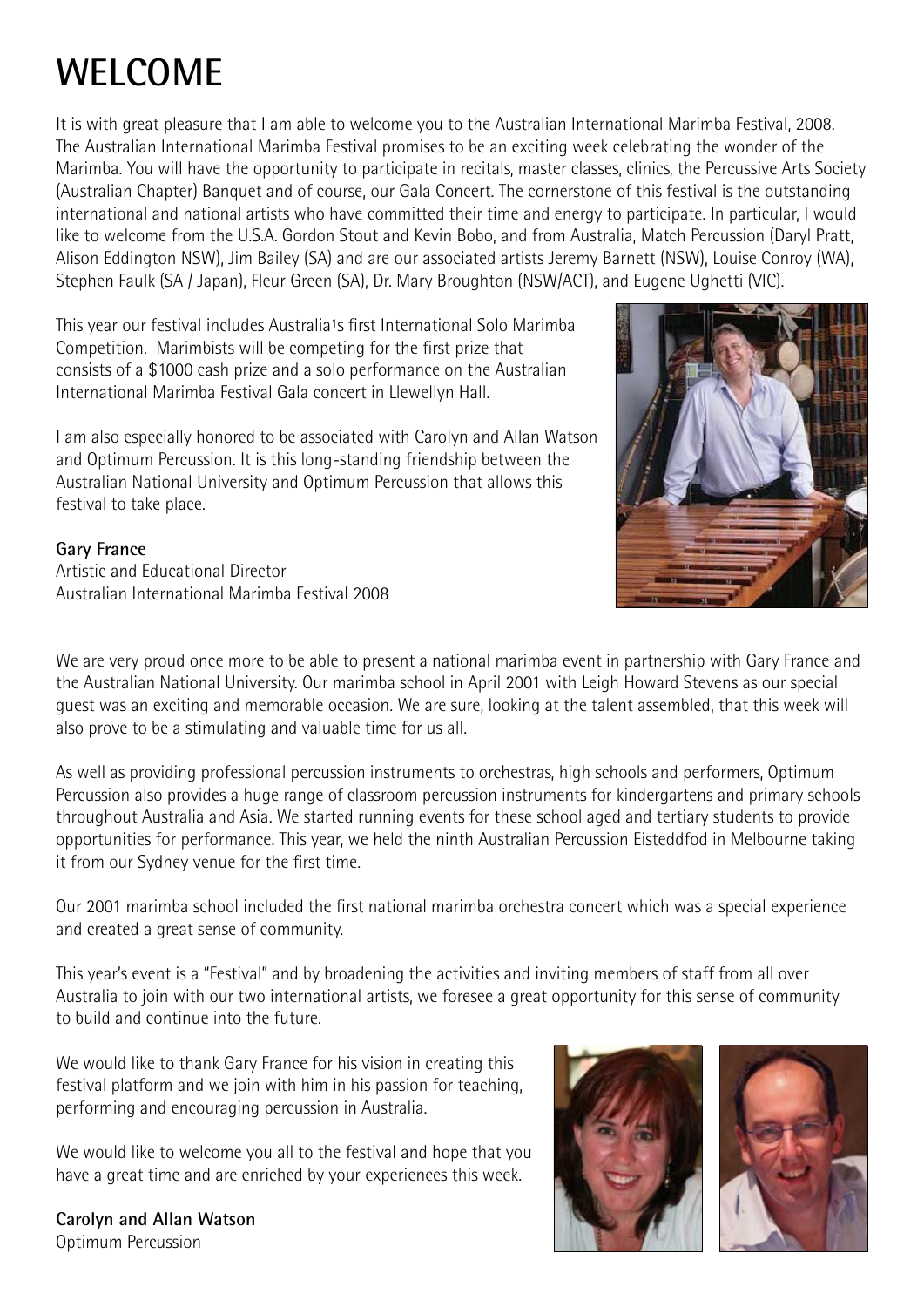#### **ARTISTS Gordon Stout** (U.S.A) **Kevin Bobo** (U.S.A.) **Match Percussion Duo** (Daryl Pratt, Alison Pratt) (Aus)



Gordon Stout Kevin Bobo Daryl Pratt Alison Pratt





**ASSOCIATED ARTISTS Jeremy Barnett** (NSW) **Dr Mary Broughton** (NSW) **Eugene Ughetti** (Vic) **Fleur Green** (SA) **Louise Conroy** (WA) **Steven Faulk** (SA/Japan)

## **AUSTRALIAN MARIMBA FESTIVAL GALA CONCERT**

The School of Music and Optimum Percussion present a week-long Festival of the Marimba. The highlight of the Festival will be the Australian 50 piece Marimba Orchestra coming together for a special performance in Llewellyn Hall.

#### **Thursday 2 October 2008, 7.30pm**

Llewellyn Hall, School of Music The Australian National University

Full \$25, Concessions, Friends and Artsound FM Members \$20, ANU Students \$10 For tickets call Ticketek on 132 849 or go online to www.ticketek.com

For enquiries please contact the School: T: 02 6125 5700 E: concert.coordinator@anu.edu.au W: www.anu.edu.au/music

#### **ANU COLLEGE OF ARTS & SOCIAL SCIENCES**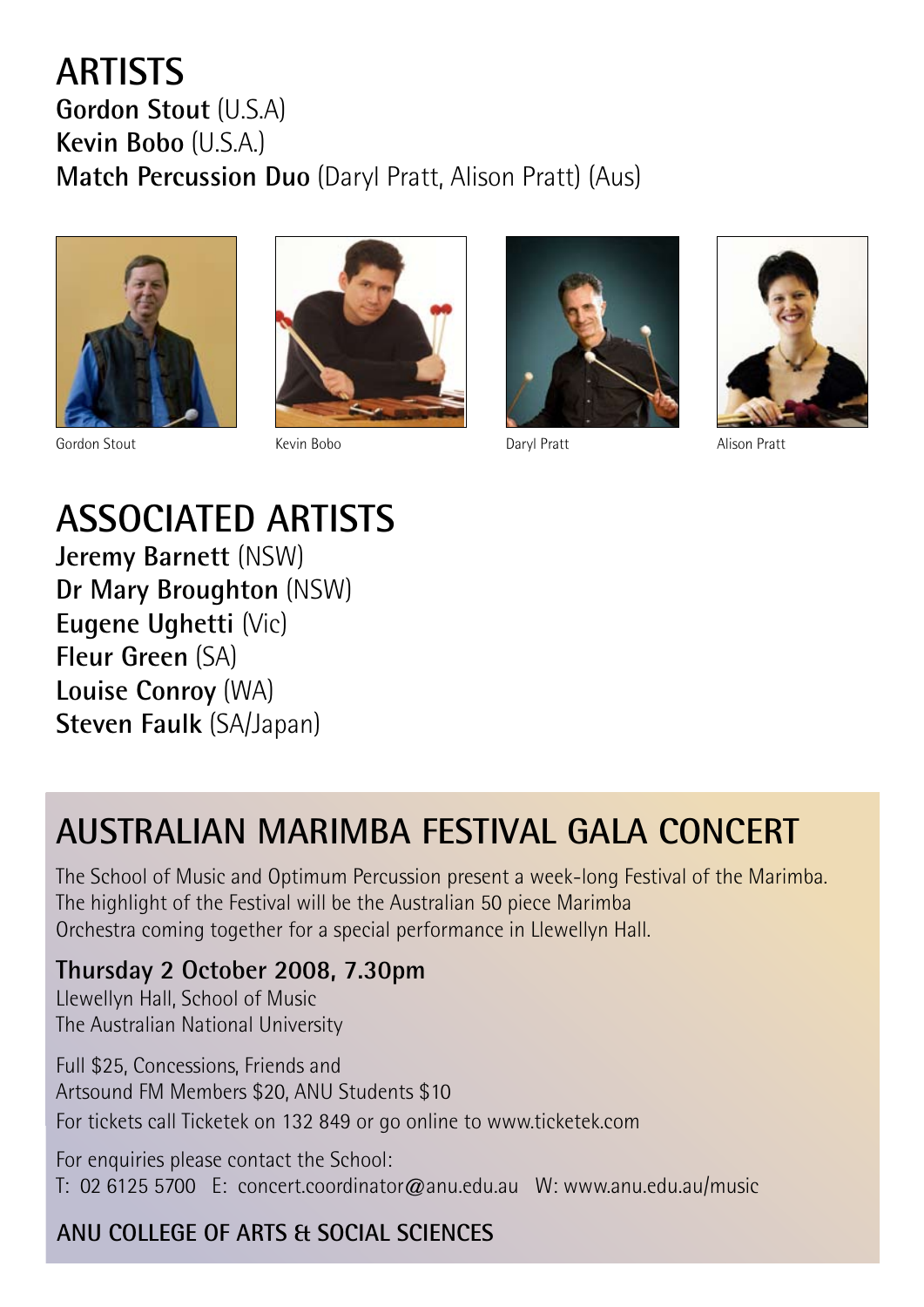## **FESTIVAL PROGRAM**

| <b>Monday</b>         |                                                            |                           |                                                                                         |                       |      |  |
|-----------------------|------------------------------------------------------------|---------------------------|-----------------------------------------------------------------------------------------|-----------------------|------|--|
| <b>Time</b>           | <b>Band Room</b>                                           | <b>Percussion</b><br>1.34 | RR <sub>3</sub>                                                                         | <b>Llewellyn Hall</b> | 1.28 |  |
| 8am - 9:15am          | Marimba Individual and Orchestral Sectional Practice (MIP) |                           |                                                                                         |                       |      |  |
| 8.30am                | Registration                                               |                           |                                                                                         |                       |      |  |
| 9.15am                | Greetings and<br>Introductions                             |                           |                                                                                         |                       |      |  |
| $9:30am -$<br>10:30am | Jeremy Barnett Clinic &<br><b>Louise Conroy Clinic</b>     |                           |                                                                                         |                       |      |  |
| 10:30am               | <b>Morning Tea</b>                                         |                           |                                                                                         | (MIP)                 |      |  |
| 11:00 - 12:30pm       |                                                            |                           | <b>Kevin Bobo</b><br><b>Masterclass</b><br>Sandy Sin,<br>Tim Brigden,<br>Eilis Frawley, |                       |      |  |
| 12:30pm -<br>1:00pm   | Lunch                                                      |                           |                                                                                         | (MIP)                 |      |  |
| 1pm - 2:00pm          |                                                            |                           | <b>Lunch Time Concert</b><br><b>Match Percussion</b>                                    |                       |      |  |
| 2:pm - 3:30pm         | <b>Marimba Competition -</b><br>Round 1                    |                           | Rehearsal<br>Stephen Falk                                                               |                       |      |  |
| 3pm - 3:30pm          | <b>Afternoon Tea</b>                                       |                           |                                                                                         | (MIP)                 |      |  |
| 4pm - 4:45pm          |                                                            |                           | Stephen Falk - Recital                                                                  |                       |      |  |
| 5:00pm - 7pm          | <b>Dinner</b>                                              |                           |                                                                                         | (MIP)                 |      |  |
| 7pm - 9:30pm          |                                                            |                           | Marimba Orchestra<br>Rehearsal                                                          |                       |      |  |

| <b>Tuesday</b>                  |                                                       |                           |                                                                             |                       |  |
|---------------------------------|-------------------------------------------------------|---------------------------|-----------------------------------------------------------------------------|-----------------------|--|
| <b>Time</b>                     | <b>Band Room</b>                                      | <b>Percussion</b><br>1.34 | RR <sub>3</sub>                                                             | <b>Llewellyn Hall</b> |  |
| 8am - 9:30am                    | Marimba, Individual and Orchestral Sectional Practice |                           |                                                                             |                       |  |
| $9:30$ am -<br>10:30am          | Eugene Ughetti Clinic &<br><b>Fleur Green Clinic</b>  |                           |                                                                             |                       |  |
| 10:30 AM                        | <b>Morning tea</b>                                    |                           |                                                                             | (MIP)                 |  |
| 11:00 - 12:30pm                 |                                                       |                           | <b>Match Percussion</b><br><b>Clinic Improvisation</b>                      |                       |  |
| 12:30pm -<br>1:00 <sub>pm</sub> | Lunch                                                 |                           |                                                                             | (MIP)                 |  |
| 1pm - 2:00pm                    |                                                       |                           | <b>Lunch Time Concert</b><br><b>Gordon Stout</b>                            |                       |  |
| 2:pm - 3:30pm                   | <b>Marimba Competition -</b><br>Round 2 Recitals      |                           | Rehearsal<br>Louise Conroy<br>Mary Broughton                                |                       |  |
| 3:30pm - 4pm                    | <b>Afternoon Tea</b>                                  |                           |                                                                             | (MIP)                 |  |
| 4pm - 5:00pm                    |                                                       |                           | Dr Mary Broughton<br><b>Recitals &amp; Louise</b><br><b>Conroy Recitals</b> |                       |  |
| 5:00pm - 7pm                    | <b>Dinner</b>                                         |                           |                                                                             | (MIP)                 |  |
| 7pm - 9:30pm                    |                                                       |                           | Marimba Orchestra<br>Rehearsal                                              |                       |  |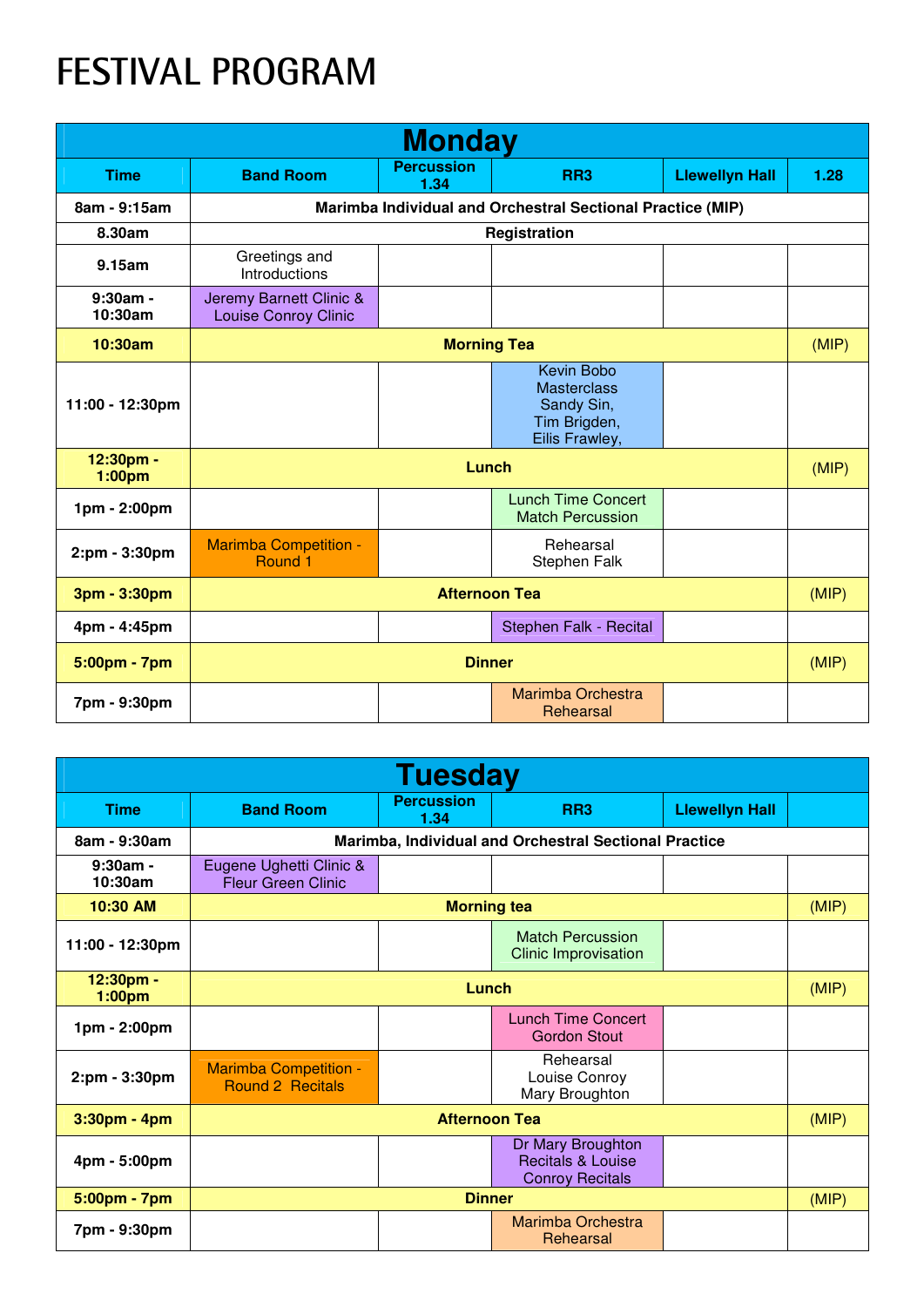| Wednesday                       |                                                                                                           |                           |                                                                                                            |                       |  |  |
|---------------------------------|-----------------------------------------------------------------------------------------------------------|---------------------------|------------------------------------------------------------------------------------------------------------|-----------------------|--|--|
| <b>Time</b>                     | <b>Band Room</b>                                                                                          | <b>Percussion</b><br>1.34 | RR <sub>3</sub>                                                                                            | <b>Llewellyn Hall</b> |  |  |
| 8am - 9:30am                    |                                                                                                           |                           | Marimba, Individual and Orchestral Sectional Practice                                                      |                       |  |  |
| $9:00am -$<br>10:00am           | Dr Mary Broughton and<br><b>Stephen Falk Clinic</b>                                                       |                           |                                                                                                            |                       |  |  |
| 10.00am                         | <b>Set Up for Media Call</b>                                                                              |                           |                                                                                                            |                       |  |  |
| $10:30$ am                      | <b>MEDIA CALL - Llewellyn Hall - All required</b>                                                         |                           |                                                                                                            | (MIP)                 |  |  |
| $11:15 - 12:30 \text{pm}$       |                                                                                                           |                           | <b>Gordon Stout</b><br>Masterclass,<br><b>Andrew Chan</b><br><b>Charles Martin</b><br><b>Ryan Harrison</b> |                       |  |  |
| 12:30pm -<br>1:00 <sub>pm</sub> | <b>Lunch</b>                                                                                              |                           |                                                                                                            | (MIP)                 |  |  |
| 1pm - 2:00pm                    |                                                                                                           |                           | <b>Kevin Bobo</b><br><b>Lunch Time Concert</b>                                                             |                       |  |  |
| 2:pm - 3:30pm                   | Gary France / Jim Bailey<br><b>Master Class</b><br>Joanna Chan<br><b>Yvonne Lam</b><br>Stefania Kurniawan |                           | Rehearsal<br>Jeremy Barnett<br>Eugene Ughetti                                                              |                       |  |  |
| 3pm - 4pm                       | <b>Afternoon Tea</b>                                                                                      |                           |                                                                                                            | (MIP)                 |  |  |
| 4pm - 5:00pm                    |                                                                                                           |                           | <b>Jeremy Barnett Recital</b><br>& Eugene Ughetti<br><b>Recital</b>                                        |                       |  |  |
| $6:00pm$ .<br>7:30pm            | <b>Marimba Festival Banquet Bruce Hall Bernard Neumann Room</b>                                           |                           |                                                                                                            | (MIP)                 |  |  |
| 8pm - 9:30pm                    |                                                                                                           |                           | Marimba Orchestra<br>Rehearsal                                                                             |                       |  |  |

| <b>Thursday</b>                 |                                                                                               |                           |                 |                               |  |
|---------------------------------|-----------------------------------------------------------------------------------------------|---------------------------|-----------------|-------------------------------|--|
| <b>Time</b>                     | <b>Band Room</b>                                                                              | <b>Percussion</b><br>1.34 | RR <sub>3</sub> | <b>Llewellyn Hall</b>         |  |
|                                 | Marimba, Individual and Orchestral Sectional Practice                                         |                           |                 |                               |  |
| $9:30am -$<br>10:30am           | Marimba / Keyboard<br><b>Literature Pedagogy</b><br>(Round Table<br>Discussion)               |                           |                 |                               |  |
| 10:30 AM                        | <b>Morning tea</b>                                                                            |                           |                 | (MIP)                         |  |
| 11:00 - 12:30pm                 | Marimba Solo and<br><b>Ensemble Literature</b><br>Session and open topics<br>discussion (RTD) |                           |                 |                               |  |
| 12:30pm -<br>1:00 <sub>pm</sub> | Lunch                                                                                         |                           |                 | (MIP)                         |  |
| 1pm - 2:00pm                    |                                                                                               |                           |                 | Orchestra<br>Rehearsal        |  |
| $2:pm - 3pm$                    |                                                                                               |                           |                 | Orchestra<br>Rehearsal        |  |
| <b>3pm - 4pm</b>                | <b>Afternoon Tea</b>                                                                          |                           |                 | (MIP)                         |  |
| 4pm - 5:00pm                    |                                                                                               |                           |                 | Orchestra<br>Rehearsal        |  |
| 5:00pm - 7pm                    | <b>Dinner</b>                                                                                 |                           |                 | (MIP)                         |  |
| 7.30pm                          |                                                                                               |                           |                 | <b>Gala</b><br><b>Concert</b> |  |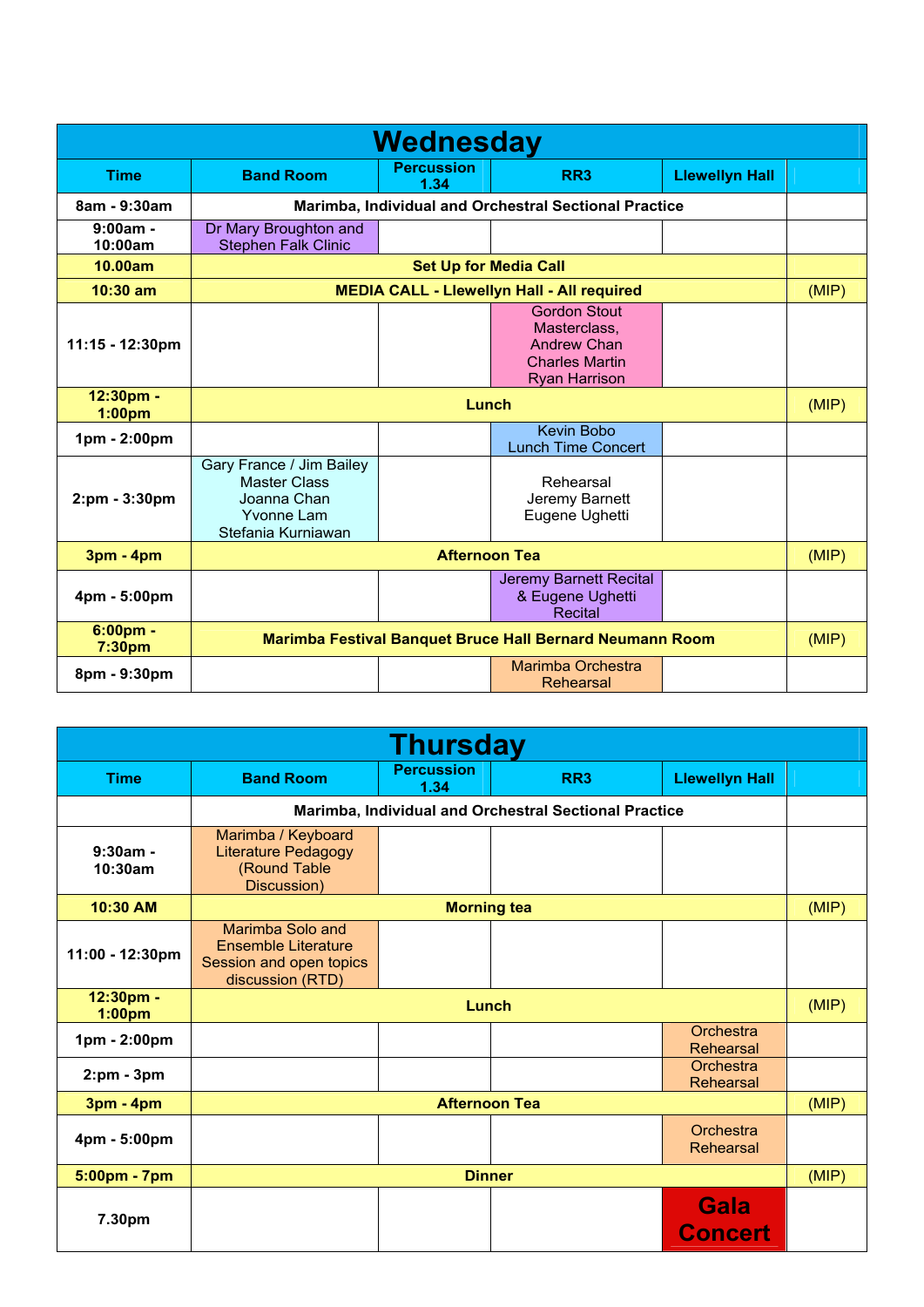### **PROGRAMS**

**Gordon Stout** *Four Episodes, Volume 2* **Gordon Stout** 5. Sweetly and langourous 6. Tango 7. Expansively and expressive 8. Moderately *Beads of Glass* **Gordon Stout** *Sedimental Structures* **Gordon Stout** *Wood that Sings* **Gordon Stout** *Rumbe Strips* **Gordon Stout** Movement 2 *Choro's* **Augusto Marcellino** Choro No.3, 1, 9

**Jeremy Barnett** *Memory of the Woods* **Akemi Naito** *Reflections on the Nature of Water* **Jacob Druckman** *Emily's Song* **Ross Edwards**

**Mary Broughton**  *Three Fantastic Songs* **Zivkovic** *The Source* **Ichiyanagi** *Prelude* **Broughton**

**Kevin Bobo** *Echoes* **Kevin Bobo**  *The Marriage of the Lamb* **Kevin Bobo** *Bolero for Ed* **Chip Webster** *Night Sketches* **Kevin Bobo** Dreams *Boboland* **Kevin Bobo**

**Steve Falk** *Virginia Tate* **Paul Smadbeck**  *Romance* **Steve Falk**  *Ghost* **Steve Falk** *Nancy* **Emmanuel Séjourné** *Dream of the Cherry Blossoms* **Keiko Abe**

**Louise Conroy** *One* **Louise Conroy** *Prelude* **Paul Tanner** *Their Side of Moon* **David Pye** *Changing Colour* **Steven Richter**





**Eugene Ughetti** Program to be announced.

#### **AUSTRALIAN INTERNATIONAL MARIMBA FESTIVAL ORCHESTRA PROGRAM to be selected from the following**

*Sabre Dance from Gayne Ballet* **Khatchaturian/Peters** *Ballet of the Unhatched Chicks* **Mussorgsky/Peters** *Adagio from Symphony No. 3* **Camille Saint - Saens/Gibson** *Scherzo From Symphony No. 4* **Tchaikovsky/Peters**  *Endless Mountains Wooden* **Stout** *Marriage of Figaro* **Mozart/Musser** *Andante fro Symphony No. 5* **Tchaikovsky/Muser** *Finlandia* **Sibelius/Musser** *Hail Mary* **Kreutz** *Dance of the Comedians* **Smetana/Musser**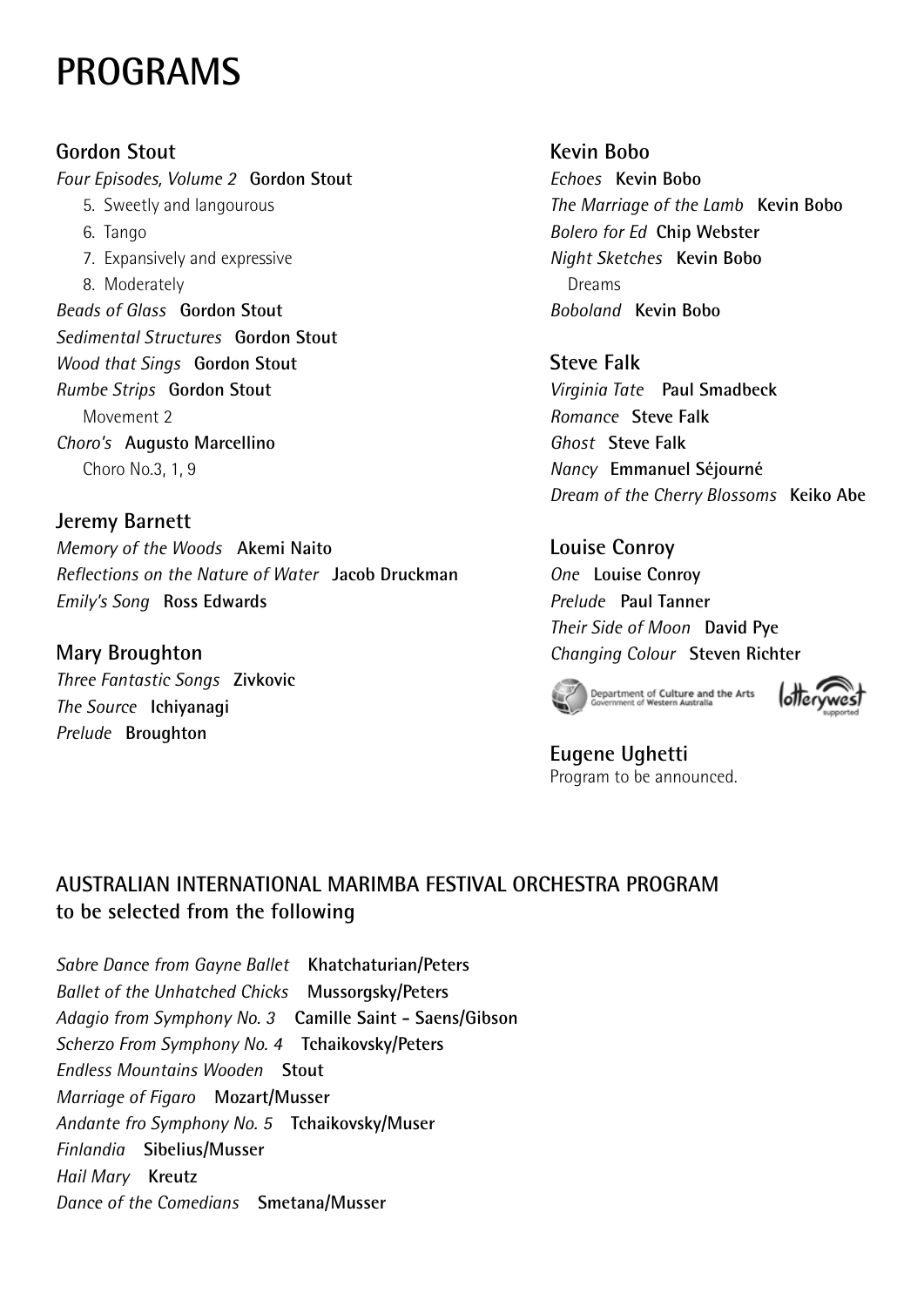## **BIOGRAPHIES**

**James Bailey**'s career has taken him to many parts of the world, performing and teaching in Australia, the United States, South Africa, Hong Kong and Indonesia. A short list of his credentials include performances with the Hong Kong Philharmonic, the Durban Symphony Orchestra, the Australian Youth Orchestra, the Australia Ensemble, Lights, the Elder Conservatorium Wind Quintet, the Elder Conservatorium Wind Ensemble, the Australian String Quartet and on tour in USA with the Adelaide Connection and Artist in Residence at the University of Nevada in Las Vegas. His festival appearances include the Adelaide Festival of Arts, the Barossa Festival, the Manley Jazz Festival, the Glenelg Jazz Festival, and The Standard Bank Jazz Festival in Pretoria, South Africa and the WOMAD Living Treasures Festival 2000 in Durban South Africa. He has toured South Africa with the world music group Warkala, performing and conducting masterclasses and workshops for the Australian High Commission in Pretoria and in fund-raising concerts for the relief of AIDS in children in South Africa. He is head of Percussion Studies at the Elder Conservatorium, whose Percussion Ensemble has been associated

with many events in Adelaide and overseas. Some of these include a cross-cultural exchange with the Institute Seni Indonesia Yogyakarta in Indonesia at the invitation of the Helpman Academy, performances at the 2001 Elder Concert Series including the production "Dance 'n Percussion" with dance graduates from the Adelaide Institute of TAFE and the world premiere of Robert Cossom's piece "Concerto Grosso" featuring seven low E marimbas, a bass marimba, glockenspiel and crotales all of which were designed and built by Jim Bailey.

Jim has been involved with tuning, building and restoring many such instruments in Australia, including the original marimba used by the composer Percy Grainger in 1925-35 and now located in the Grainger Museum, University of Melbourne and the restoration of a four octave marimba for the Penang Symphony Orchestra, a goodwill gesture from the department of the Lord Mayor of Adelaide to its sister city Penang, Malaysia. He was also commissioned by Jonathan Mills to design and build two quarter-tone marimbas for the production of "The Ethereal Eye", a collaborative work of instruments, voice and dance, which had its world premiere at the 1996 Adelaide Festival of Arts.

He was also director of the group –"The Hormingo Ensemble", which had an unusual front line of marimbas and vibraphone. Members of the group included two of his graduate students, Nicholas Parnell and Tim Irrgang, with Lyndon Gray on acoustic bass and Jim on drums.

Nationally and Internationally acclaimed soloist, recitalist, clinician and orchestral percussionist, **Kevin Bobo** is currently serving as Associate Professor of Music (Percussion) at the Indiana University Jacobs School of Music. He holds a bachelor's degree from Wichita State University where he studied with J.C. Combs and a master's degree from Ithaca College where he studied with Gordon Stout. In addition to performing solo recitals, concertos and clinics at major universities and percussion festivals nation wide, Kevin has performed at several Percussive Arts Society International Conventions. He has also performed at the 19th, 26th & 29th Leigh Howard Stevens Summer Marimba Seminars in Asbury Park, New Jersey, the Bellingham Festival of Music in Bellingham, Washington, the Pzsaislis Music Festival in Kaunas, Lithuania, the PerKumania Festival in Paris, France, and the 12th and 13th International Festivals of Percussion in San Juan, Puerto Rico. He has also performed as a soloist in Italy, Latvia, the Czech Republic, Singapore, and at the 3rd International Seminar of Percussion in Mexico City, Mexico.

In addition to being an active performer, Kevin is also an active composer with numerous compositions published through Studio 4 Music, PercMaster Publications and Keyboard Percussion Publications. He has also been recorded on several albums with internationally recognized artists as well as having released two solo marimba recordings Marimba Jambalaya and Chronicles. Kevin has been performing on Malletech marimbas since 1997 and Zildjian Cymbals since 2001.

**Mary Broughton** is active in the field of music as a performer, teacher and researcher. Her recently completed PhD thesis titled, "Music, Movement and Marimba: Solo Marimbists' Bodily Gesture in the Perception and Production of Expressive Performance" undertaken through MARCS Auditory Laboratories, University of Western Sydney. Mary is now working as a research assistant on the project, "Temporal Segmentation, Leadership and Cognition in Musical Improvisation" with Roger Dean and Freya Bailes.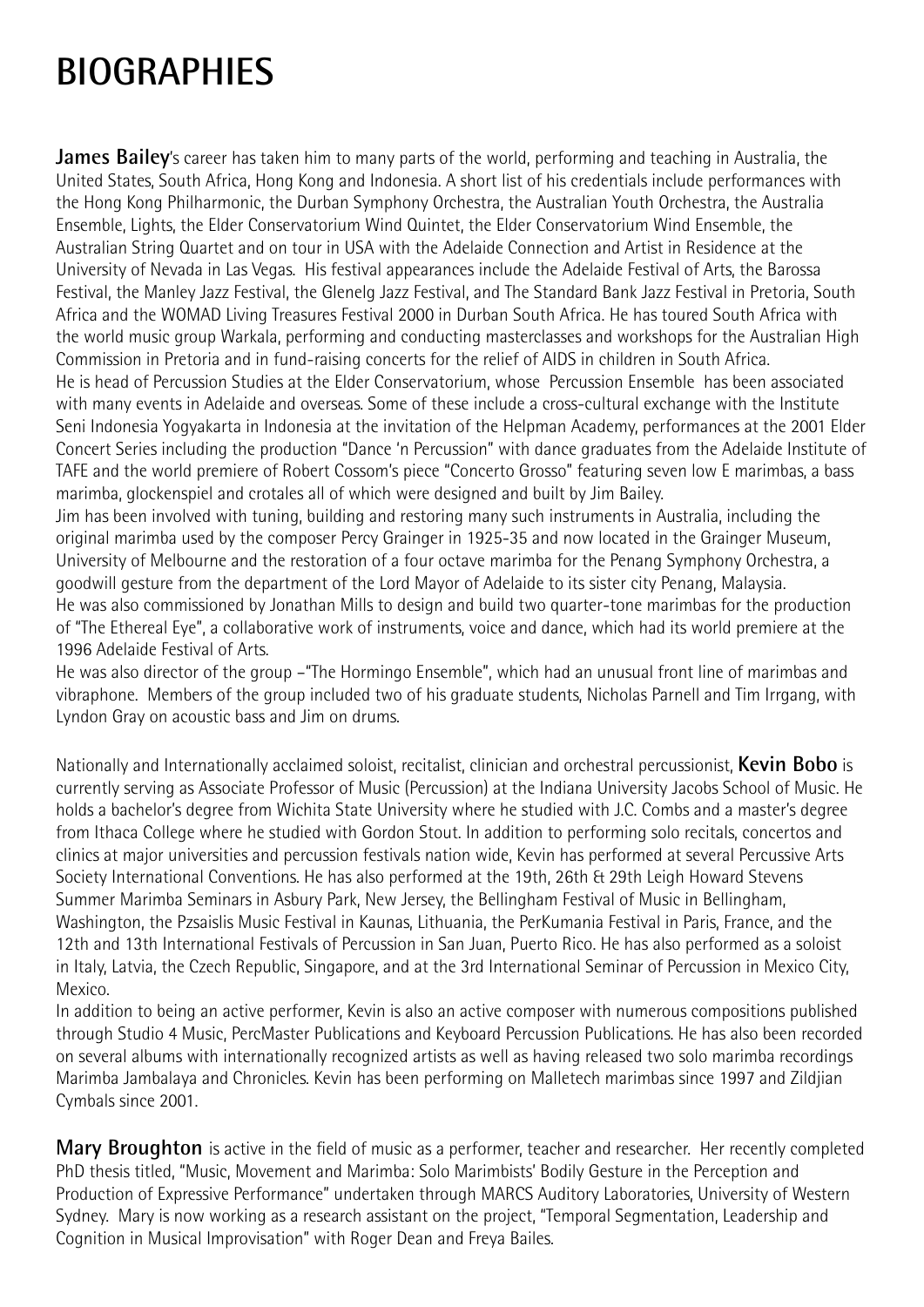As a performing musician, Mary is the Principal Timpanist with the Canberra Symphony Orchestra and performs as a percussionist on a freelance basis. Mary has performed as Principal Percussionist with the Australian Chamber Orchestra and has also performed as percussionist with the then Queensland Symphony and Queensland Philharmonic orchestras. Aside from orchestral concerts, Mary has performed solo marimba and chamber music throughout Australia and internationally.

Mary has taught percussion for the past 13 years. During this time she has directed the Pre-tertiary Percussion Program at the School of Music, Australian National University conducting the Pre-tertiary Percussion Ensemble to an award-winning performance. Mary has also taught the very young through Early Childhood Music classes at the Queensland Conservatorium, Griffith University through to adults in professional development courses for Education Queensland. Mary maintains a connection to the younger generation passing on her musical skills and love of percussion through private teaching.

**Louise Conroy** is a versatile and experienced young musician who holds a Bachelor of Music Performance with first class honours from the University of Western Australia.

Louise has been a member of internationally renowned Tetrafide Percussion since 2004, and Artist in Residence at the WA Academy of Performing Arts since 2006. She is in demand as a freelance percussionist as a soloist and ensemble musician with the West Australian Symphony Orchestra, the Juniper Chamber Orchestra, percussion duo Aflamencado, the Pi Ensemble, Spanish dance groups Casa Del Compas and Flamenco Puro, the Australian Classical Era Orchestra and the Australian Youth Orchestra, of which she was the Principal Percussionist in 2005 and 2007.

Louise is dedicated to the development of percussion in Western Australia through performance of new works and tuition of young percussionists at primary, secondary and tertiary levels. She lectures for the Acting and Music Departments at the Western Australian Academy of Performing Arts and teaches percussion students at the University of Western Australia. Louise worked with contemporary dance company LINK to produce a collaborative dance percussion work titled Blur in 2006, which was the first of many interdisciplinary collaborations between Louise and other artists. In 2007 she produced and performed her own solo show UNO! featuring a combination of her own compositions and commissioned works. She has commissioned solo works from a number of Western Australian composers including David Pye, Graeme Blevins, Paul Tanner, Josh Hogan, Jeremy Poole-Johnson and Steve Richter. Louise will record a collection of her compositions and commissions for ABC Classic FM in September this year.

Louise has performed with artists across all disciplines in national and international performances. These artists include Christine Anu, Fritz Hauser, Steve Schick, David Wenham and Taikoz, among others. Concert highlights have included the BBC Proms (UK, 2004), World Expo (Japan, 2005) and a jam-packed 36-show tour to Singapore this year.

Louise thanks the Department of Culture and the Arts for their continued support!

**Gary France** loves to play music, all kinds! You will find him at home in the orchestra, a circus band, the concert stage, a jazz club, a western swing band, folk festivals or in Canberra, Australia, making music with his percussion students at the Australian National University. Past performances and teaching have taken him to India, Africa, Indonesia, Singapore, Taiwan, New Zealand, Brazil and all parts of North America. Gary has been an ANU School of Music faculty member since 1998, and is director of the ANU ensemble DRUMatiX.

Gary has performed with the Auckland Philharmonia, the West Australian Symphony Orchestra, the Nova Ensemble, the West Australian Opera and Ballet Orchestras, the Dallas Brass, the Doddworth Saxhorn Ensemble, the Australian Chamber Orchestra and was principal timpanist/percussionist with the Canberra Symphony 1998 - 2003, with whom he performed William Kraft's Concerto for Timpani and Orchestra in 2001. Gary's list of world premieres includes works by Larry Sitsky, Ross Edwards, Peter Sculthorpe, Robert Cucinotta, Edward Applebaum, Roger Smalley, Sir Michael Tippett and Robert Casteels.

His leadership activities include former Head of the West Australian Conservatorium of Music and the ANU School of Music, as well as Convener/Artistic Director of numerous major events such as Heartbeat International World Music Festival (1995), the Rhythms of Life Percussion Festival (2002), the Australian National Percussion Symposium (2003), the Australian Music Educators National Conference (2005), The Australian World Rhythms Festival (2008) and the Australian International Marimba Festival (2008). Gary is also the Lead Principal Investigator in the ANU New Media Laboratory (NML), a research team that explores the multifaceted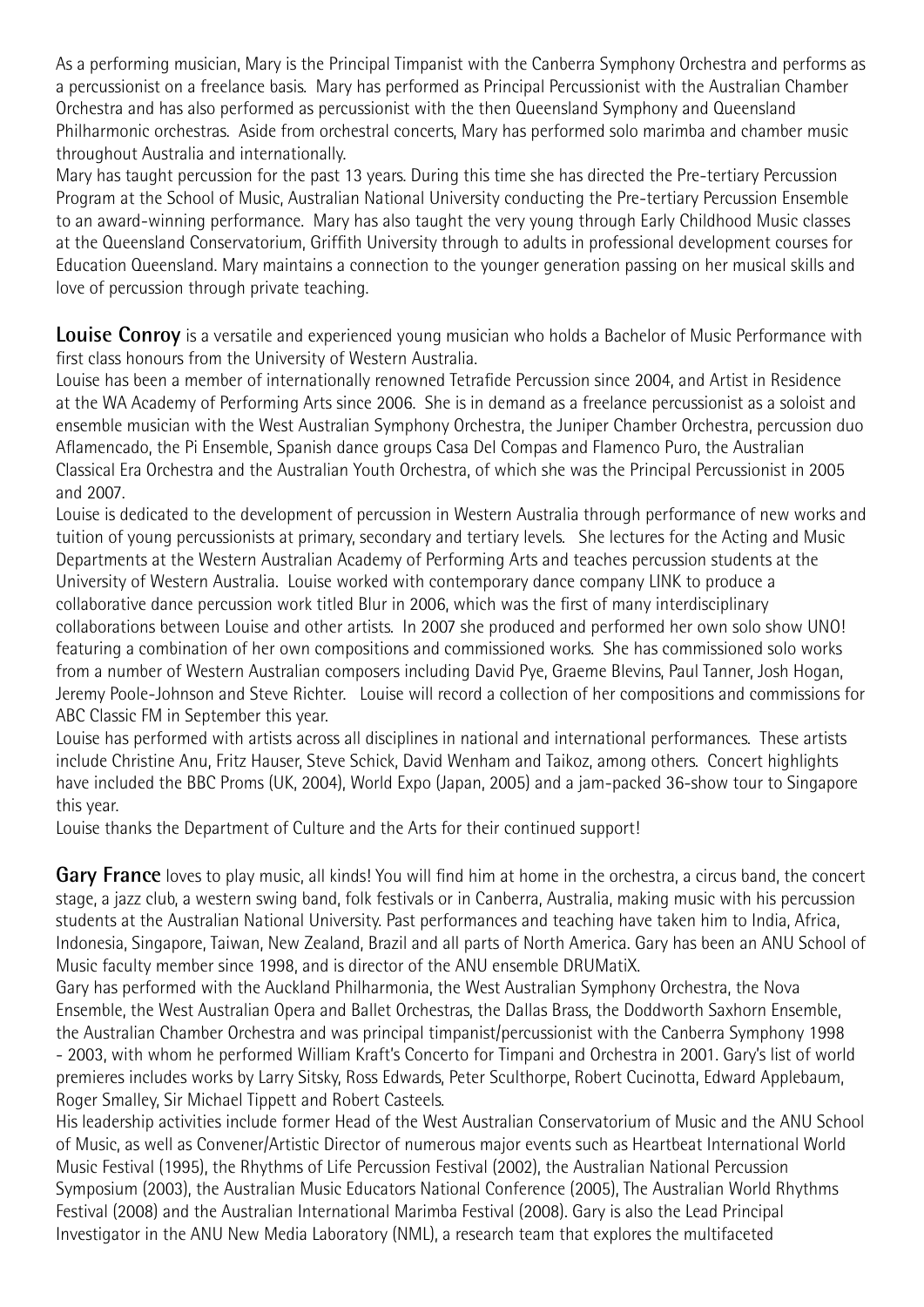#### relationships between acoustic instruments.

Gary's most recent projects have included producing the sound design and music numerous productions the play QED by Peter Parnell (West Wing); Video Phase by Steve Reich, Repercussions in Movement, The Australian National Gallery performance with Pollack's Blue Poles and performances, the Taiwan-Australia New Media Art Symposium (AUS) and KOSA International Percussion Festival (USA); collaborative composition and performance for the Southeast Asian segment of the Opening Ceremonies (15th Asian Games DOHA 2006); the New Directions Music Festival 05' (Singapore), Castlemain State Festival 07' Auckland Festival 07 The Beijing Olympic Torch Relay 2008, and guest appearances numerous universities throughout North America and Australia.

Formed in 2001, **MATCH Percussion**, Daryl and Alison Pratt are two of Australia's leading percussionists. Their repertoire, primarily focussed on the two main percussion keyboard instruments (Daryl-vibraphone and Alison-marimba), includes music composed or arranged by Daryl and works composed especially for them. MATCH is particularly interested in the promotion and development of new Australian music for percussion. Highlights include an Australian tour in 2003 and performances at PASIC and across the USA in 2005. In 2005 MATCH released their CD 'Water Settings' on Tall Poppies records.

Perth born and educated **Alison Pratt** (nee Eddington) (BMUS Performance:WA Conservatorium, Edith Cowan University; Graduate Diploma Performance: Sydney Conservatorium of Music) has been working as a free-lance percussionist since 1990. Following her landmark achievement of being the first percussionist to win the prestigious ABC Young Performer of the Year in 1995 she has been active with Australia's leading ensembles including The Sydney Symphony, The Australian Opera and Ballet Orchestra, The Seymour Group and The Song Company. In 1996 Alison won the Arts category in Western Australia for the Young Australian of the Year Award and in 2000 she was awarded a Grant from the Australia Council to study for 6 months at the Royal Music College in Stockholm under Anders Loguin, artistic director of the highly acclaimed Kroumata percussion ensemble. Alison has also performed and toured in North America, Europe and Asia with Graham Murphy's Sydney Dance Company since the creation of 'Free Radicals' in 1996, a work featuring three percussionists. She has been a member of Australia's flagship percussion ensemble Synergy since 1997 and is a founding member of the duo Match Percussion with percussionist Daryl Pratt. Alison has appeared on television for the ABC and has recorded with many ensembles including The Sydney Symphony, The Song Company, Match Percussion and Synergy. In 2002 she was the featured soloist with the West Australian Symphony Orchestra in the Australian premier of Michael Torke's percussion concerto, 'Rapture'. In addition to her work as a free-lance percussionist Alison also teaches privately and is on staff at The Sydney Conservatorium of Music.

**Daryl Pratt** is Chair of the Percussion Unit at The Sydney Conservatorium of Music since 1991. He also teaches in the Composition and Jazz Units and conducts the Modern Music Ensemble. Pratt's broad musical background has an emphasis in contemporary 'classical' music and jazz. His most recent creative project involves compositions and performances with MATCH Percussion, a duet he founded with his wife Alison Pratt in 2001. Since formation they have embarked on tours in Australia and the USA and released the CD Water Settings (Tall Poppies, 2005). His career includes numerous solo, chamber and orchestral recordings on labels such as ABC, Lovely, Naxos, CRI, Rufus Records, EFA, VoxAustralis, Fleur de Son Classics, and Tall Poppies. His compositions for percussion are featured on the Tall Poppies CD Pratt's Alchemy. Other compositions include works for chamber ensemble and voice. Pratt was a member of Sonor, directed by Bernard Rands (1977-1984), co-founded Pipeline with Simone deHaan (1987-1995) was a member of The Australia Art Orchestra, director Paul Grabowsky, (1994-2001), AtmaSphere, with David Jones (1991-) and The Chad Wackerman Group (1997-). In the early 1990s he formed the electric Jazz group Sonic Fiction and released CDs between 1993 and 1997 on Tall Poppies and NAXOS. His orchestral background includes timpanist with The La Jolla Civic Orchestra (1978-1980) and Canberra Symphony Orchestra (1985-1990). He has performed as a percussionist with the San Diego Symphony, Sydney Symphony and Australia Opera and Ballet orchestras. Mr Pratt's chamber music experience includes performances and recordings with Synergy, The Australia Ensemble and The Australia Chamber Orchestra. Born and raised in Sacramento California, Pratt migrated to Australia in 1985. He holds a Bachelor of Fine Arts from California Institute of the Arts and a Master of Fine Arts from The University of California, San Diego. Mr Pratt has also taught at the University of California, San Diego and The Canberra School of Music.